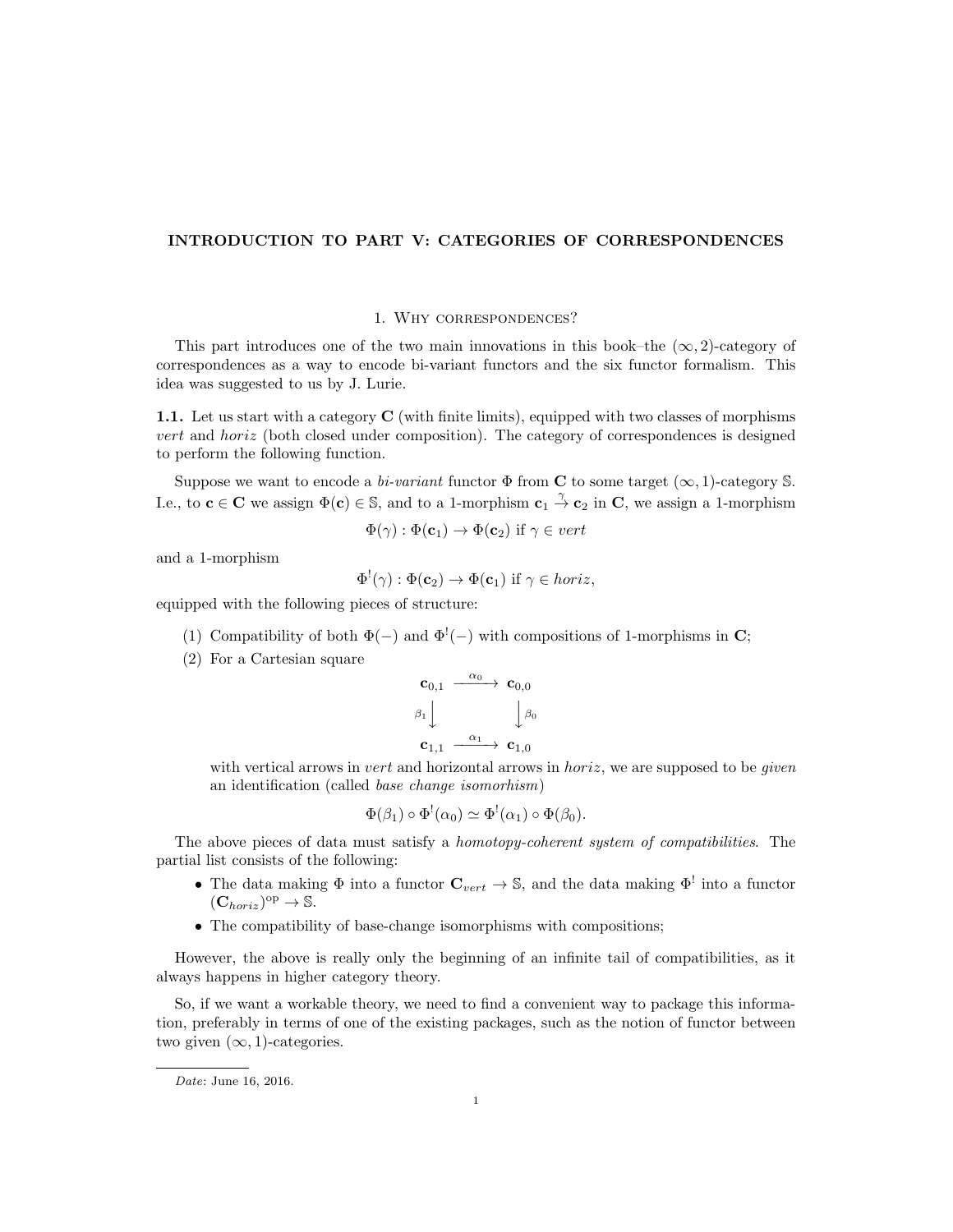The category  $Corr(\mathbf{C})_{vert:horiz}$  allows us to do just that. Namely, we show ([Chapter V.1, Theorem 2.1.3]) that the datum of a functor as above is equivalent to the datum of a functor

$$
Corr(\mathbf{C})_{vert;horiz} \to \mathbb{S}.
$$

1.2. The idea of  $Corr(\mathbf{C})_{vert,horiz}$  is very simple. Its objects are the same as objects of C. But its 1-morphisms are diagrams

$$
\begin{array}{ccc}\n\mathbf{c}_{0,1} & \longrightarrow & \mathbf{c}_0 \\
\downarrow & & \downarrow \\
\mathbf{c}_1 & & \downarrow\n\end{array}
$$

with the vertical arrow in *vert* and the horizontal arrow in *horiz*.

The composition of the 1-morphism (1.1) with a 1-morphism

$$
\begin{array}{ccc}\n\mathbf{c}_{1,2} & \longrightarrow & \mathbf{c}_1 \\
\downarrow & & \\
\mathbf{c}_2 & & \\
\mathbf{c}_{1,2} \times \mathbf{c}_{0,1} & \longrightarrow & \mathbf{c}_0 \\
\downarrow & & \\
\mathbf{c}_2 & & \\
\end{array}
$$

is the 1-morphism

What may be a little less obvious is to how to give the definition of  $Corr(\mathbf{C})_{vert,horiz}$  in the  $\infty$ -context (and without appealing to a particular model of  $(\infty, 1)$ -categories, i.e., we do not want to talk about simplicial sets).

The definition of  $Corr(\mathbf{C})_{vert,horiz}$  is the subject of [Chapter V.1, Sect. 1]. In fact, the construction is not difficult and quite natural: it is formulated in terms of the interpretation of  $(\infty, 1)$ -categories as *complete Segal spaces*.

1.3. At this point let us comment on the relationship between our approach and (our interpretation of) [LZ1, LZ2].

Consider the following bi-simplicial space Grid<sub>e,</sub>•(C): its space Grid<sub>m,n</sub>(C) of  $[m] \times [n]$ simplicies are  $m \times n$ -grids of objects of C, in which every square is Cartesian, all vertical arrows are in vert and all horizontal arrow are in horiz.

Then [Chapter V.1, Theorem 2.1.3] says that the datum of a functor

 $Corr(\mathbf{C})_{vert;horiz} \rightarrow \mathbb{S}$ 

is equivalent to that of a map of bi-simplicial spaces

$$
Grid_{\bullet,\bullet}(\mathbf{C}) \to \mathrm{Maps}([\bullet] \times [\bullet], \mathbb{S}).
$$

The authors of [LZ1, LZ2] construct their datum in terms of the latter map of bi-simplicial spaces.

### 2. THE SIX FUNCTOR FORMALISM

Let us now explain how the  $(\infty, 2)$ -category of correspondences encodes the six functor formalism.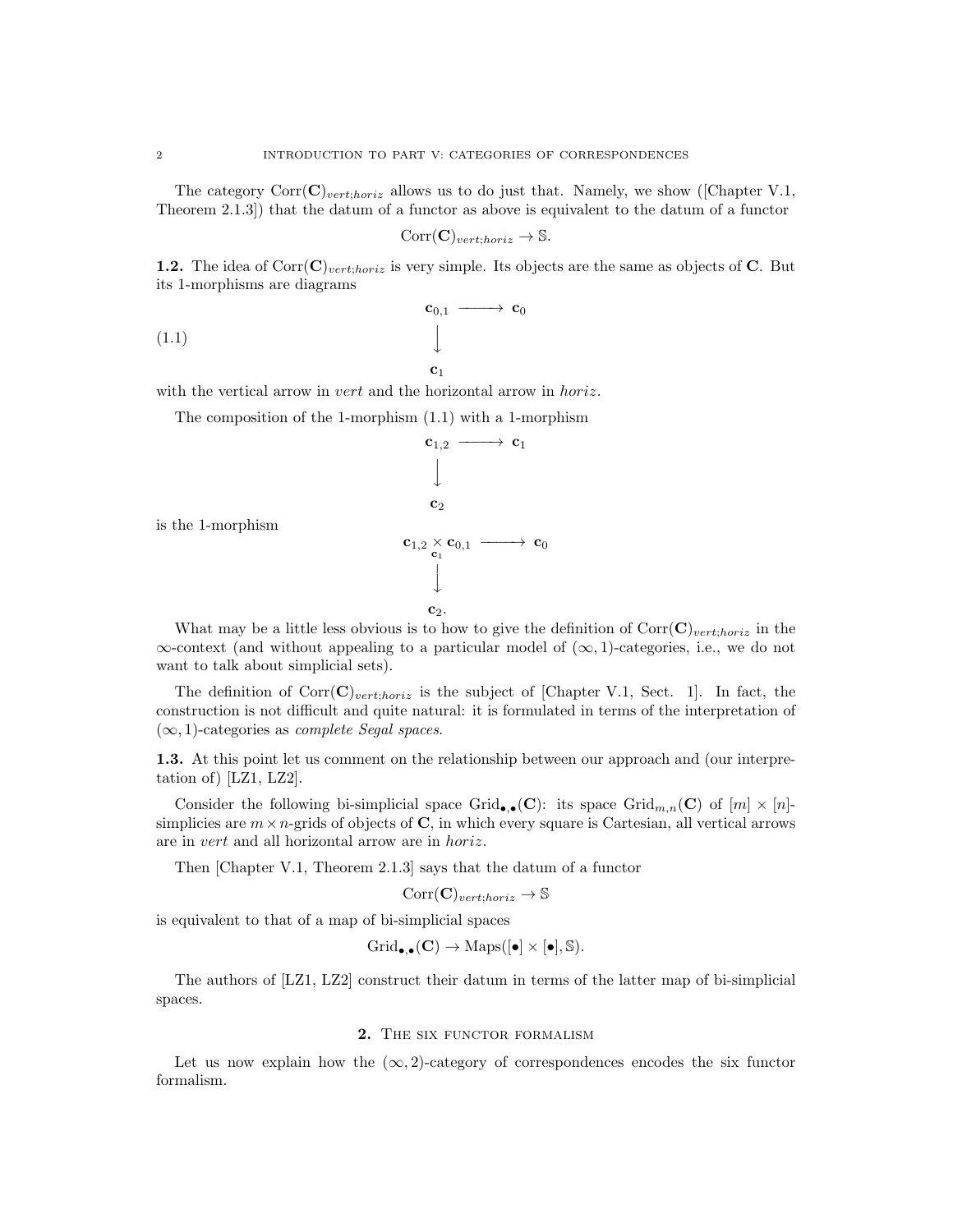2.1. The setup. The general setup for the six functor formalism is the following. Suppose that we have a category C of 'geometric objects', e.g., the category of topological spaces, schemes, prestacks, etc. To each object  $X \in \mathbb{C}$ , we associate a category

$$
X \leadsto Sh(X) \in \mathrm{DGCat}_{\mathrm{cont}},
$$

of 'sheaves on X', e.g.,  $\text{IndCoh}(X)$  or  $\text{Dmod}(X)$ . This assignment comes with the following additional data, in particular making it natural in  $X \in \mathbb{C}$ :

(1) (functoriality) For every map  $f: X \to Y \in \mathbf{C}$ , there are two pairs of adjoint functors

$$
f_! : Sh(X) \rightleftarrows Sh(Y) : f^!,
$$
 and  $f^* : Sh(Y) \rightleftarrows Sh(X) : f_*$ 

which are natural in f, i.e. each of them is given by a functor  $C \rightarrow DGCat_{cont}$  (or  $\mathbf{C}^{\mathrm{op}} \to \mathrm{DGCat}_{\mathrm{cont}}$ . There are four of the six functors in the six functor formalism.

Note the data of an adjoint pair is uniquely determined by one of the functors. In the case of IndCoh and D-modules, we only have the right adjoint functors  $f'$  and  $f_*$  exist in general. For this reason, we will describe the formalism in terms of these functors without explicit reference to their adjoints.

(2) (proper adjunction) Given  $f: X \to Y \in \mathbf{C}$ , there is a natural transformation

$$
f_!\rightarrow f_*,
$$

which is natural in  $f$  and is an isomorphism when  $f$  is proper.

Equivalently, there is a natural transformation

$$
\mathrm{id} \to f^! \circ f_*,
$$

which is the unit of an adjunction when f is proper.

(3) (open adjunction) If  $f : X \to Y \in \mathbf{C}$  is an open immersion, there is a natural isomorphism

$$
f^! \circ f_* \simeq \mathrm{id},
$$

which is the counit of an adjunction. In particular, in this case, we have an isomorphism

$$
f^! \simeq f^*.
$$

(4) (proper base change) For a Cartesian square

$$
X' \xrightarrow{g'} X
$$
  

$$
f' \downarrow \qquad \qquad \downarrow f
$$
  

$$
Y' \xrightarrow{g} Y
$$

in C, there is a natural base change isomorphism

$$
f'_* \circ g'^! \simeq g^! \circ f_*.
$$

In the case that  $f$  is proper (resp. open), this isomorphism is given by the natural transformation arising from proper (resp. open) adjunction above.

(5) (duality) For each  $X \in \mathbf{C}$ , the DG category  $\text{Sh}(X)$  is self-dual; see [Chapter II.2, Sect. 4.6] for an explanation of how this recovers the usual Verdier or Serre duality on sheaves. Moreover, for each morphism  $f: X \to Y \in \mathbb{C}$ , the functors  $f^!$  and  $f_!$  are dual to  $f_*$ and  $f^*$ , respectively.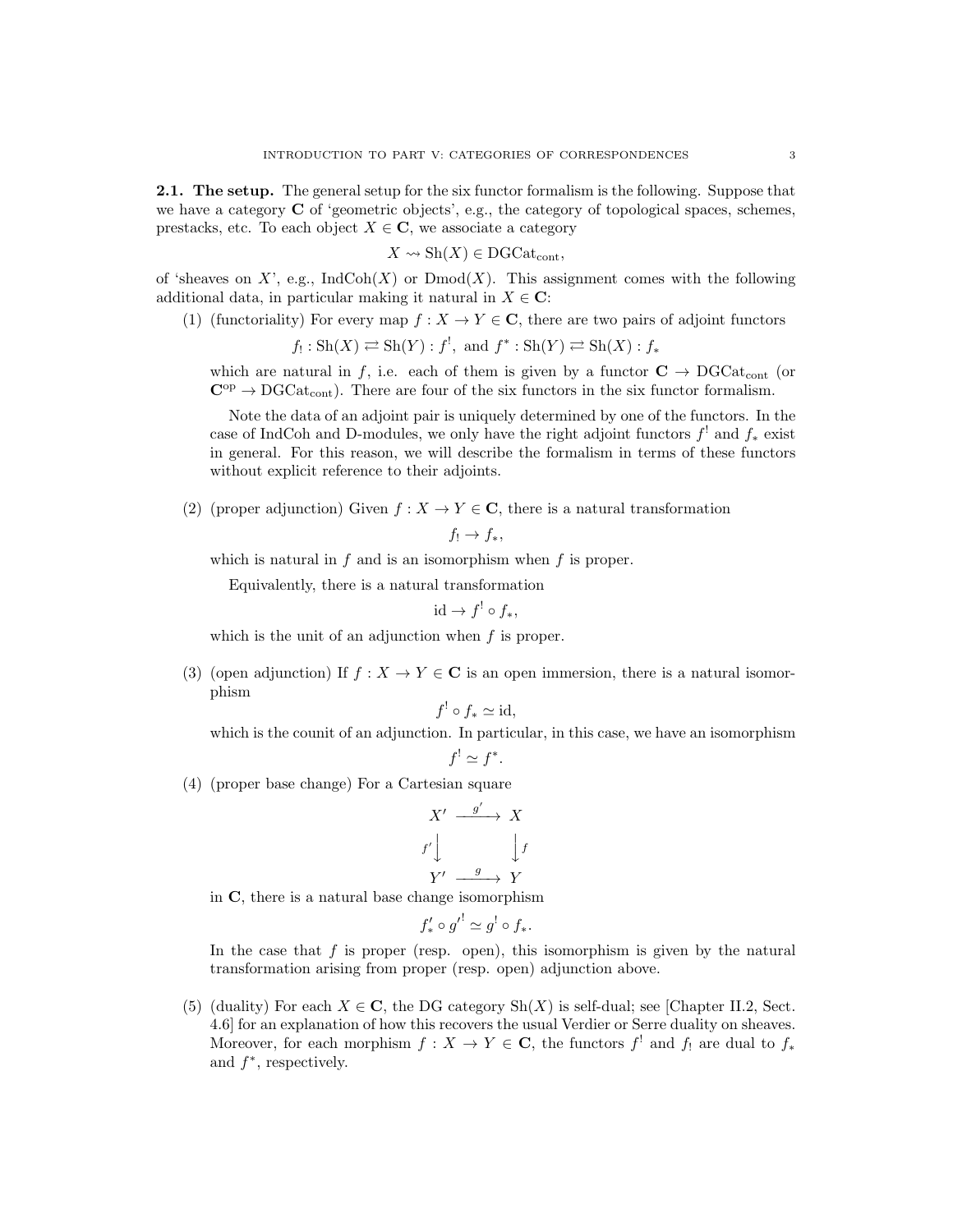(6) (tensor structure) For each  $X, Y \in \mathbb{C}$  we have a functor

$$
\boxtimes : \operatorname{Sh}(X) \otimes \operatorname{Sh}(Y) \to \operatorname{Sh}(X \times Y),
$$

natural in  $X$  and  $Y$ .

Moreover, \*-pullback along the diagonal  $X \to X \times X$  defines a *closed* symmetric monoidal structure on  $\text{Sh}(X)$  for every  $X \in \mathbf{C}$ , i.e., each  $\text{Sh}(X)$  comes with a tensor product  $\otimes$  and an inner hom  $\underline{\text{Hom}}_{\text{Sh}(X)}$  functor – these are the remaining two of the six functors. Furthermore, for every map  $f: X \to Y \in \mathbb{C}$ , the functor

 $f^*: Sh(Y) \to Sh(X)$ 

is equipped with a symmetric monoidal structure.

In the case of IndCoh and D-modules, the functor  $\boxtimes$  above is an isomorphism in the case of (ind-inf-)schemes  $X$  and  $Y$ . However, we only have the  $!$ -pullback functor and so we can only define the dual !-tensor structure  $\stackrel{!}{\otimes}$  on  $\text{Sh}(X)$  given by !-pullback along the diagonal. In this case, the functor

$$
f^!: \mathrm{Sh}(Y) \to \mathrm{Sh}(X)
$$

is equipped with a symmetric monoidal structure with respect to the ⊗ tensor product.

(7) (projection formula) Let  $f: X \to Y$  be a morphism in C. Since  $f^*$  is a tensor functor by the above, we have that  $\text{Sh}(X)$  is a module category over the tensor category  $\text{Sh}(Y)$ . We further require that the functor  $f_!$  be equipped with the structure of a functor of module categories over  $\mathrm{Sh}(Y)$ . In particular, from this we obtain the familiar natural isomorphisms:

$$
f_!(M \otimes f^*(N)) \simeq f_!(M) \otimes N,
$$
  
\n
$$
\underline{\text{Hom}}(f_!(M), N) \simeq f_*(\underline{\text{Hom}}(M, f^!(N))), \text{ and }
$$
  
\n
$$
f^!(\underline{\text{Hom}}(M, N)) \simeq \underline{\text{Hom}}(f^*(M), f^!(N)),
$$
  
\nfor  $M \in Sh(X)$  and  $N \in Sh(Y)$ .

In the case of IndCoh and D-modules, where we have the dual tensor product  $\stackrel{!}{\otimes}$ , we require that the functor  $f_*$  be equipped with the structure of a functor of module categories over Sh(Y) with respect to the  $\stackrel{!}{\otimes}$  tensor product. In particular, we obtain the projection formula

$$
f_*(M\overset{!}{\otimes} f^!(N))\simeq f_*(M)\overset{!}{\otimes}N,
$$

dual to the one above.

2.2. As explained in Sect. 1, the data of functoriality and proper base change above is equivalent to the data of a functor of  $(\infty, 1)$ -categories

$$
Sh:Corr(\mathbf{C})_{all;all} \to DGCat_{cont};
$$

namely, an object  $X \in \text{Corr}(\mathbf{C})$ <sub>all;all</sub> maps to  $\text{Sh}(X)$  and a morphism

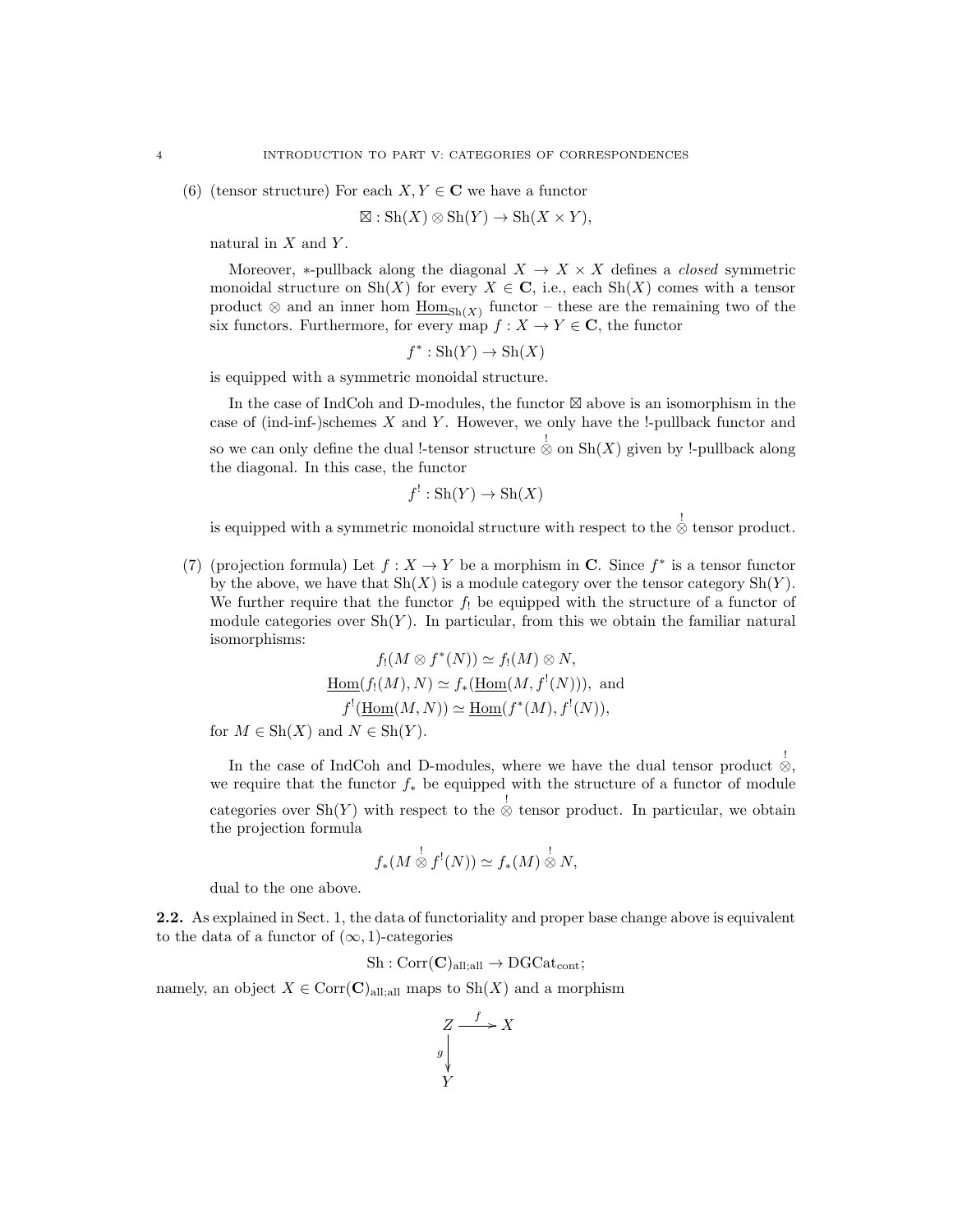maps to  $g_* \circ f' : Sh(X) \to Sh(Y)$ .

The idea is that we can enlarge  $Corr(C)_{all;all}$  to a symmetric monoidal  $(\infty, 2)$ -category  $Corr(C)_{\text{all;all}}^{\text{proper}}$  so that *all* of the above data will be encoded by a symmetric monoidal functor of  $(\infty, 2)$ -categories

(2.1) 
$$
\text{Sh}: \text{Corr}(\mathbf{C})^{\text{proper}}_{\text{all;all}} \to \text{DGCat}_{\text{cont}}^{2-\text{Cat}}.
$$

Suppose that we are in the situation of Sect. 1.1, and in addition to vert and horiz, we are given a third class of 1-morphisms

$$
adm \subset vert \cap horiz.
$$

We define the  $(\infty, 2)$ -category

$$
\text{Corr}(\mathbf{C})^{adm}_{vert;horiz}
$$

so that its underlying  $(\infty, 1)$ -category is the  $(\infty, 1)$ -category Corr $(C)_{vert; horiz}$  discussed above, but we now allow non-invertible 2-morphisms. Namely, a 2-morphism from the 1-morphism (1.1) to the 1-morphism



is a commutative diagram

with  $\gamma \in \mathit{adm}$ .

If C has a Cartesian symmetric monoidal structure that preserves each of the subcategories adm, vert and horiz, then it induces a symmetric monoidal structure on the  $(\infty, 2)$ -category  $Corr(\mathbf{C})^{adm}_{vert;horiz}$ . In particular, in the situation of Sect. 2.1, we obtain that the  $(\infty, 2)$ -category

$$
\mathrm{Corr}(\mathbf{C})_{\mathrm{all;all}}^{\mathrm{proper}}
$$

has a canonical symmetric monoidal structure such that the functor

$$
\mathbf{C} \to \mathrm{Corr}(\mathbf{C})_{\mathrm{all;all}}^{\mathrm{proper}}
$$

given by "vertical morphisms" is symmetric monoidal with respect to the Cartesian symmetric monoidal structure on C.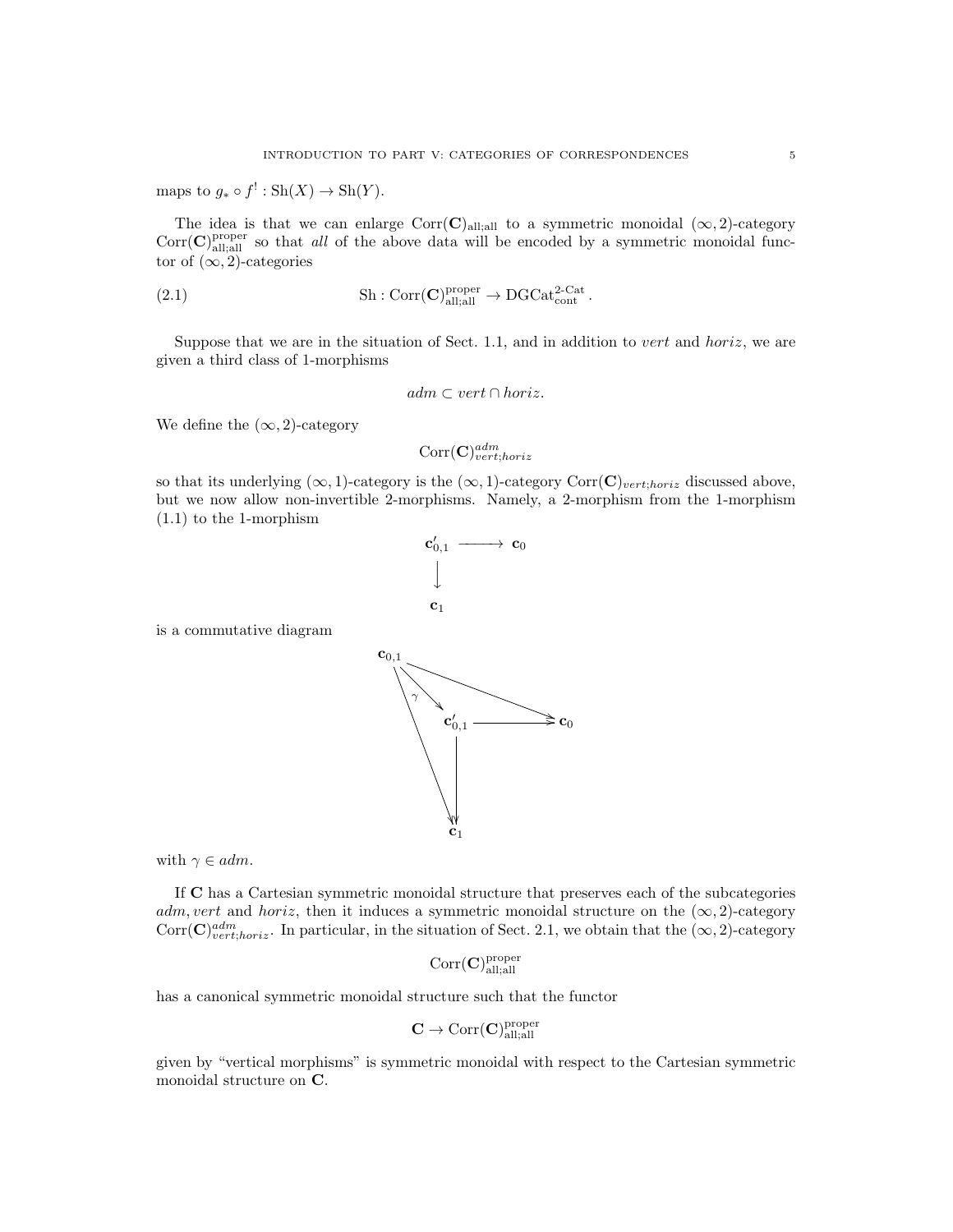2.3. We will now explain how to recover all of the data in Sect. 2.1 from the data of the functor (2.1). We have already seen how functoriality and proper base change is encoded as a functor out of correspondences.

Proper adjunction.

Let  $f: X \to Y \in \mathbb{C}$ . In this case, we have that the functor  $f_* \circ f' : Sh(Y) \to Sh(Y)$  is the image under Sh of the morphism



in Corr $(C)_{\text{all,all}}$ . Similarly,  $f' \circ f_* : \text{Sh}(X) \to \text{Sh}(X)$  is given by the image of the composite



If the diagonal morphism  $X \to X \underset{Y}{\times} X$  is proper (as is the case with a separated morphism of schemes), we obtain the desired natural transformation

$$
\mathrm{id} \to f^! \circ f_*.
$$

Furthermore, if the map  $f: X \to Y$  is proper, we also obtain a natural transformation  $f_* \circ f^! \to$ id and it is easy to see that the two natural transformations give the unit and counit of an adjunction.

**2.3.1.** Open adjunction. Similarly, if  $f: X \to Y$  is an open embedding, we have that

$$
X\underset{Y}{\times}X\simeq X
$$

and therefore we obtain the desired isomorphism

$$
f^! \circ f_* \simeq \mathrm{id} \, .
$$

The assertion that this isomorphism gives a counit of an adjunction is an additional *condition*.

Duality.

A key feature of the symmetric monoidal category  $Corr(C)_{\text{all;all}}^{\text{proper}}$  is that every object X is self-dual. In particular, it is easy to see that the morphisms



give the unit and counit maps, respectively. Applying the symmetric monoidal functor Sh, we obtain that the DG category  $\mathrm{Sh}(X)$  is self-dual.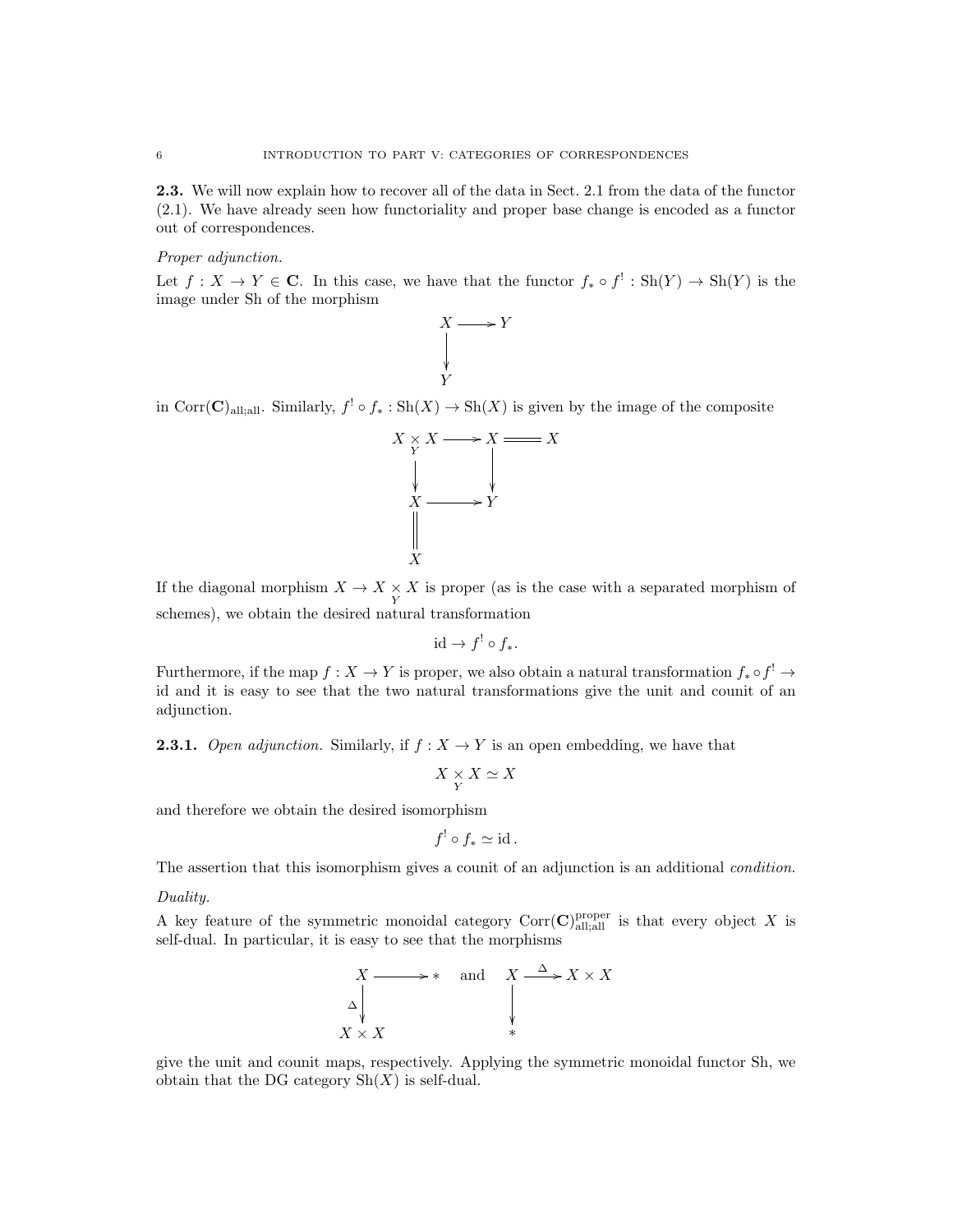Moreover, it is straightforward to check that given a map  $f : X \to Y \in \mathbb{C}$ , the morphisms



are dual in Corr $(\mathbf{C})^{\text{proper}}_{\text{all;all}}$ . Hence the functors  $f^!$  and  $f_*$  are dual to each other.

Tensor structure.

The symmetric monoidal structure on the functor Sh gives a natural isomorphism

$$
\boxtimes : \mathrm{Sh}(X) \otimes \mathrm{Sh}(Y) \overset{\sim}{\to} \mathrm{Sh}(X \times Y);
$$

in the case that Sh is only right-lax symmetric monoidal, we would only have a functor.

Moreover, by construction of the symmetric monoidal structure on  $Corr(\mathbf{C})_{\text{all;all}}^{\text{proper}}$ , we have that the functor

$$
\mathbf{C}^{\mathrm{op}} \to \mathrm{Corr}(\mathbf{C})^{\mathrm{proper}}_{\mathrm{all;all}}
$$

given by 'horizontal morphisms' is symmetric monoidal, where the symmetric monoidal structure on  $\mathbb{C}^{\text{op}}$  is given by coproduct. In particular, every object  $X \in \mathbb{C}^{\text{op}}$  has a canonical structure of a commutative algebra with multiplication given by the opposite of the diagonal map

$$
(X \to X \times X)^{\text{op}}
$$

(see [Chapter I.1, Sect. 5.1.8]). Thus, Sh(X) carries a symmetric monoidal structure  $\stackrel{!}{\otimes}$  given by !-restriction along the diagonal  $\Delta: X \to X \times X$ .

## Projection formula.

Suppose that we have an object  $Y \in \mathbb{C}$ . By the above, we have that Y has a canonical structure of a commutative algebra object in Corr $(\mathbf{C})_{\text{all;all}}^{\text{proper}}$ . Furthermore, if  $f: X \to Y$  is a morphism in  $Y$ , we have that  $X$  has a canonical structure of a module over  $Y$ . It is straightforward to see that in this case the morphism



has the structure of a morphism of Y-modules in Corr $(C)_{\text{all;all}}^{\text{proper}}$ . In particular, applying the symmetric monoidal functor Sh, we obtain that the functor

$$
f_*: \operatorname{Sh}(X) \to \operatorname{Sh}(Y)
$$

has the structure of a functor of  $\text{Sh}(Y)$ -modules, as desired.

### 3. CONSTRUCTING FUNCTORS

Having constructed the categories  $Corr(\mathbf{C})_{vert;horiz}$  and  $Corr(\mathbf{C})_{vert;horiz}^{adm}$ , our next problem is how to construct functors

$$
Corr(\mathbf{C})_{vert;horiz} \to 1\text{-Cat}.
$$

In our main application,  $C = Sch_{\text{aff}}, S = 1$ -Cat, and  $\Phi$  is supposed to send a scheme X to the category IndCoh(X). We take vert and horiz to be all morphisms in  $\text{Sch}_{\text{aff}}$ .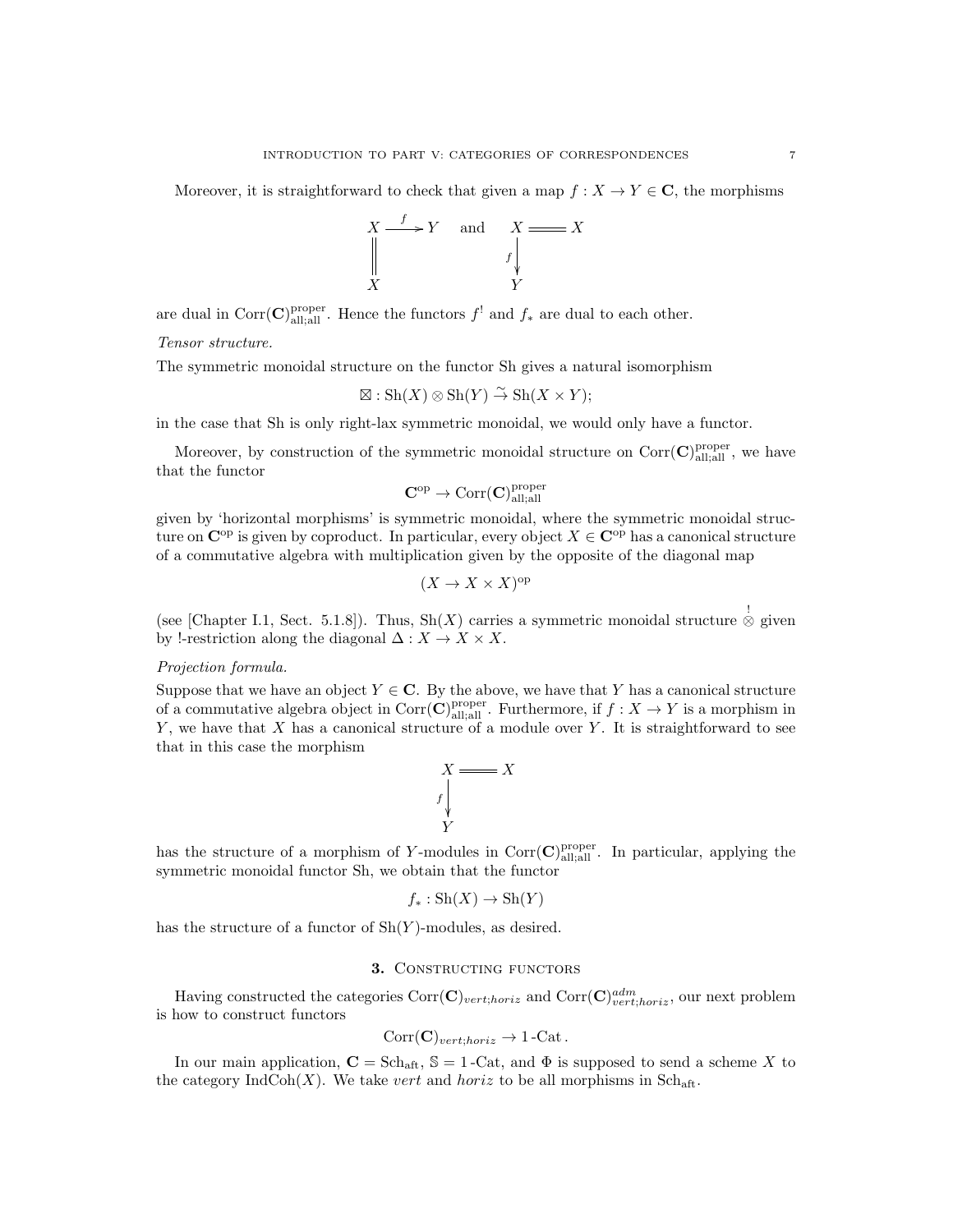**3.1.** It turns out, however, that in order to construct functors out of  $Corr(\mathbf{C})_{vert.$  it is convenient (and necessary, if one wants to retain canonicity) to enlarge it to an  $(\infty, 2)$ -category  $Corr(\mathbf{C})^{adm}_{vert;horiz}.$ 

Suppose that  $\Im$  is an  $(\infty, 2)$ -category. A functor

$$
\Phi : \text{Corr}(\mathbf{C})_{vert;horiz}^{adm} \to \mathbb{S}
$$

encodes the following data (in addition to that of its restriction to  $Corr(\mathbf{C})_{vert,horiz})$ :

For a 1-morphism  $(c \stackrel{\gamma}{\to} c') \in adm$ , the 1-morphism

$$
\Phi^!(\gamma):\Phi(\mathbf{c}')\to\Phi(\mathbf{c})
$$

in S identifies with the right adjoint of

$$
\Phi(\gamma) : \Phi(\mathbf{c}) \to \Phi(\mathbf{c}').
$$

We recall that the notion of adjoint morphisms makes sense in an arbitrary  $(\infty, 2)$ -category.

3.2. The above 2-categorical enhancement plays a crucial role for the following reason.

Suppose that *horiz*  $\subset vert$ , and consider the  $(\infty, 2)$ -category  $Corr(\mathbf{C})_{vert, horiz}^{horiz}$ . We have a tautological functor

$$
\mathbf{C}_{vert} \simeq \text{Corr}(\mathbf{C})_{vert; isom} \rightarrow \text{Corr}(\mathbf{C})_{vert; horiz} \rightarrow \text{Corr}(\mathbf{C})_{vert; horiz}^{horiz}
$$

Then the basic result ([Chapter V.1, Theorem 3.2.2]) is that for any target  $\mathbb{S}$ , restriction along the above functor identifies the space of functors

$$
\text{Corr}(\mathbf{C})_{vert;horiz}^{horiz} \rightarrow \mathbb{S}
$$

with the full subspace of functors

$$
\mathbf{C}_{vert}\rightarrow \mathbb{S},
$$

consisting of those functions for which for every  $\alpha \in horiz$ , the corresponding 1-morphism  $\Phi(\alpha)$ in S admits a right adjoint, and the Beck-Chevalley conditions are satisfied (see [Chapter V.1, Sect. 3.1] for what this means).

The above theorem is the initial input for any functor out of any category of correspondences considered in this book.

**3.3.** For example, let us take  $C = Sch_{att}$  with vert = all and horiz = proper. Then starting from IndCoh, viewed as a functor

$$
(3.1) \t\t Schaff \to DGCatcont,
$$

(with respect to the operation of direct image), we canonically extend it to a functor

$$
\mathrm{Corr}(\mathrm{Sch}_\mathrm{aft})^\mathrm{proper}_\mathrm{all;proper} \to \mathrm{DGCat}_\mathrm{cont}^{2\text{-}\mathrm{Cat}}\,.
$$

Similarly, taking *horiz* = open, and inverting the direction of 2-morphisms, we canonically extend (3.1) to a functor

$$
\mathrm{Corr}(\mathrm{Sch}_\mathrm{aft})^\mathrm{open}_\mathrm{all;open} \to (\mathrm{DGCat}_\mathrm{cont}^{2\text{-}\mathrm{Cat}})^{2\text{-}\mathrm{op}}.
$$

**3.4.** In [Chapter V.1] we prove two fundamental theorems that allow to (uniquely) extend functors defined on one category of correspondences to a larger one. Rather than giving the abstract formulation, we will consider the example of  $C = Sch_{\text{aff}}$ .

Together, these theorems allow to start with IndCoh, viewed as a functor as in (3.1), and extend it to a functor

$$
\mathrm{Corr}(\mathrm{Sch}_{\mathrm{aft}})_{\mathrm{all;all}}^{\mathrm{proper}} \to \mathrm{DGCat}_{\mathrm{cont}}^{2\text{-}\mathrm{Cat}}\,.
$$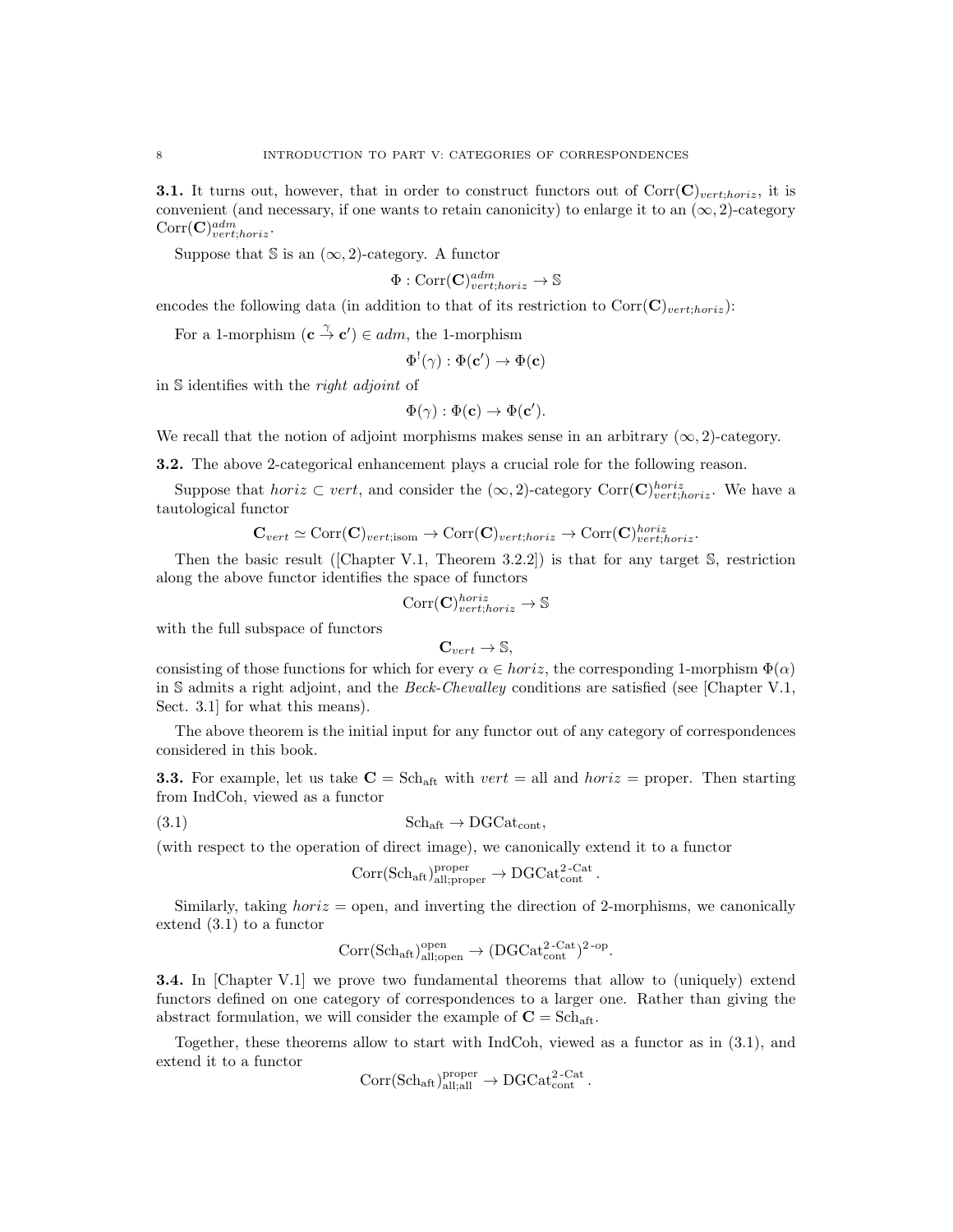3.5. The first of these theorems, [Chapter V.1, Theorem 4.1.3], allows to treat the following situation:

Let us be given a functor

$$
\Phi : \text{Corr}(\text{Sch}_{\text{aft}})_{\text{all;all}}^{\text{closed}} \to \mathbb{S},
$$

and we want to extend to a functor

$$
\mathrm{Corr}(\mathrm{Sch}_{\mathrm{aft}})_{\mathrm{all};\mathrm{all}}^{\mathrm{proper}} \to \mathbb{S}.
$$

I.e., the initial functor was only defined on 2-morphisms given by closed embeddings, and we want to extend it to 2-morphisms given by proper maps.

The assertion of [Chapter V.1, Theorem 4.1.3] is that if such an extension exists, it is unique, and one can give explicit conditions for the existence.

The idea here is that for a separated map  $f : S \to S'$ , the diagram



provides a 2-morphism

 $\mathrm{id} \to \Phi^!(f) \circ \Phi(f),$ 

which will be the unit of an adjunction if  $f$  is proper.

3.6. The second theorem, [Chapter V.1, Theorem 5.2.4], is designed to treat the following situation. Let us be given a functor

(3.2) 
$$
\Phi : \text{Corr}(\text{Sch}_{\text{aft}})_{\text{all;open}} \to \mathbb{S}
$$

(see Sect. 3.3 for the example that we have in mind) and we want to extend to a functor

(3.3) 
$$
Corr(\text{Sch}_{\text{aft}})_{\text{all;all}}^{\text{proper}} \to \mathbb{S}.
$$

Again, the claim is that if such an extension exists, it is unique, and one can give explicit conditions for the existence.

The idea here is the following: as a first step we restrict  $\Phi$  to

 $\mathrm{Sch}_{\mathrm{aft}} \simeq \mathrm{Corr}(\mathrm{Sch}_{\mathrm{aft}})_{\mathrm{all;isom}} \subset \mathrm{Corr}(\mathrm{Sch}_{\mathrm{aft}})_{\mathrm{all;open}},$ 

and then extend it to  $Corr(Sch_{aff})_{all;proper}^{proper}$ , using [Chapter V.1, Theorem 4.1.3] (see Sect. 3.3 for the example we have in mind).

Thus, we now have  $\Phi^!(f)$  defined separately for f open and proper. One now uses Nagata's theorem that any morphism can be factored into a composition of an open morphism, followed by a proper one.

The bulk of the proof consists of showing how the existence of such factorizations leads to the existence and uniqueness of the functor (3.3).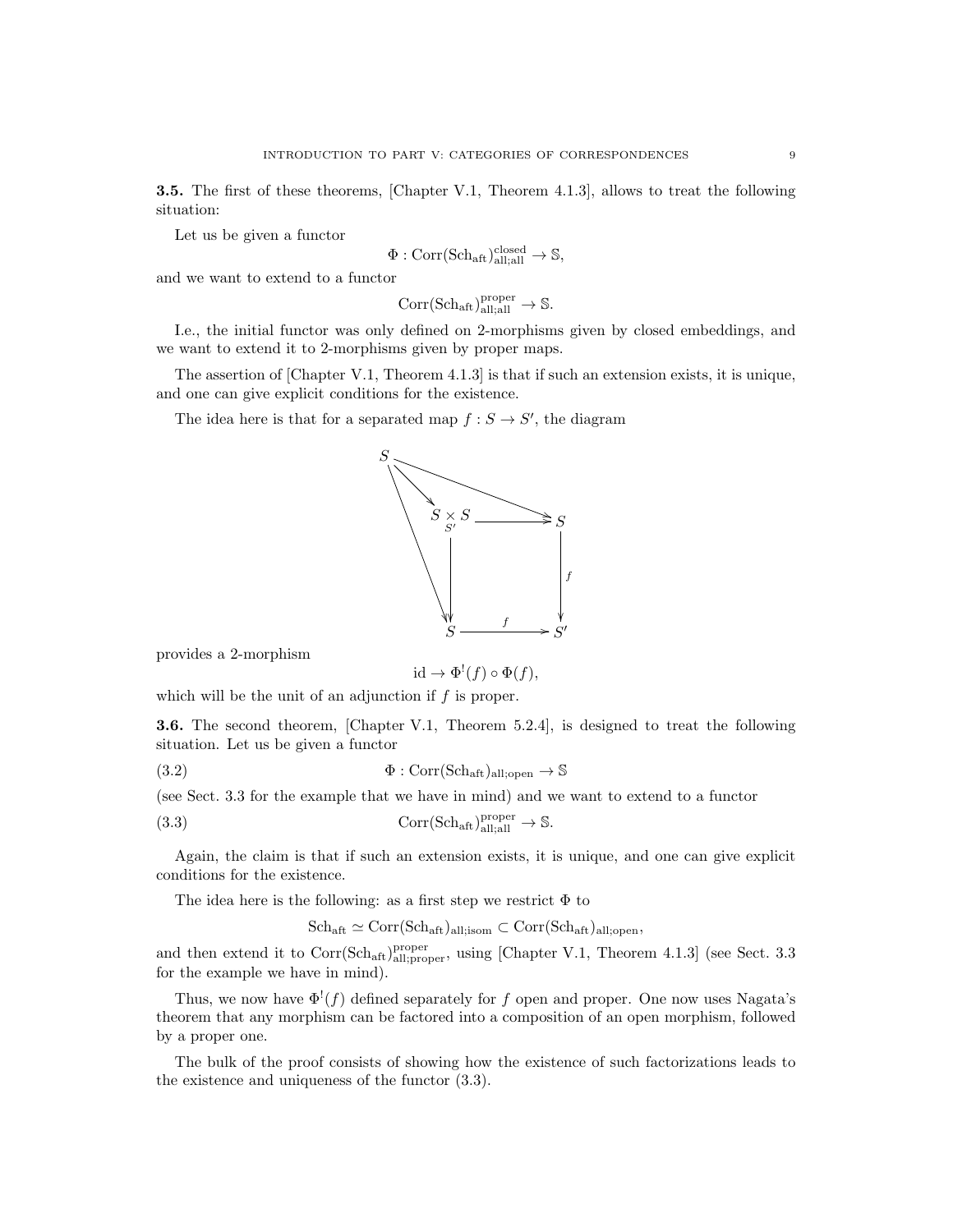We emphasize that in this theorem the 2-categorical structure on the category of correspondences is essential. I.e., even if we are only interested in the functor

$$
\Phi^!: (\mathrm{Sch}_{\mathrm{aft}})^{\mathrm{op}} \to \mathbb{S},
$$

we need to pass by 2-categories in order to obtain it from the initial functor (3.2).

#### 4. Extension theorems

The Chapter V.2 contains two results (Theorems 1.1.9 and 6.1.5) that allow to (uniquely) extend a given functor

$$
\Phi : \text{Corr}(\mathbf{C})^{adm}_{vert;horiz} \to \mathbb{S}
$$

to a functor

$$
\Psi: \mathrm{Corr}(\mathbf{D})^{adm}_{vert;horiz} \to \mathbb{S},
$$

along the functor  $Corr(\mathbf{C})^{adm}_{vert;horiz} \to Corr(\mathbf{D})^{adm}_{vert;horiz}$ , corresponding to a functor between  $(\infty, 1)$ -categories  $C \to D$ .

4.1. Let us explain the typical situation that [Chapter V.2, Theorem 1.1.9] is applied to. We start with IndCoh, viewed as a functor

$$
\rm Corr(Sch_{aft})_{all;all}^{nil-closed} \rightarrow \rm DGCat_{cont},
$$

and we want to (canonically) extend it to a functor<sup>1</sup>

$$
\mathrm{Corr}(\mathrm{infSch}_{\mathrm{laft}})_{\mathrm{all;all}}^{\mathrm{nil-closed}} \to \mathrm{DGCat}_{\mathrm{cont}}\,.
$$

We do not really know what is the general 2-categorical paradigm in which such an extension fits (it has features of both the left and right Kan extension).

Again, the 2-categorical structure on the category of correspondences here is essential.

4.2. Let us now explain what [Chapter V.2, Theorem 6.1.5] says. We start with the functor

(4.1) 
$$
Corr(\text{Sch}_{\text{aft}})_{\text{all;all}}^{\text{proper}} \to \mathbb{S},
$$

and we wish to (canonically) extend it to a functor

(4.2) 
$$
Corr(PreStklaff)sch,allsch & proper \to \mathbb{S}.
$$

Here the subscript sch stands for the class of schematic maps, and the superscript sch  $\&$  proper stands for the class of schematic and proper maps.

The required extension is the 2-categorical right Kan extension. However, the particular properties of the functor

$$
\rm{Corr(Sch_{aft})}_{all;all}^{\rm proper} \rightarrow \rm{Corr(PreStk_{laft})}_{\rm{sch;all}}^{\rm{sch\ \&\ proper}}
$$

make this extension procedure very manageable.

Namely, it turns out that the restriction of (4.2) along

$$
\mathrm{Corr}(\mathrm{PreStk}_{\mathrm{laft}})_{\mathrm{sch}; \mathrm{all}} \rightarrow \mathrm{Corr}(\mathrm{PreStk}_{\mathrm{laft}})_{\mathrm{sch}; \mathrm{all}}^{\mathrm{sch\ \&\ proper}}
$$

equals the right Kan extension along the functor of  $(\infty, 1)$ -categories

$$
Corr(Sch_{aft})_{all;all} \rightarrow Corr(PreStk_{laff})_{sch;all}
$$

<sup>1</sup>Here we really have to work with the class of nil-closed morphisms rather than proper ones, because [Chapter V.2, Theorem 1.1.9] only applies in this situation. The further extension to proper morphisms is obtained by the procedure described in Sect. 3.5.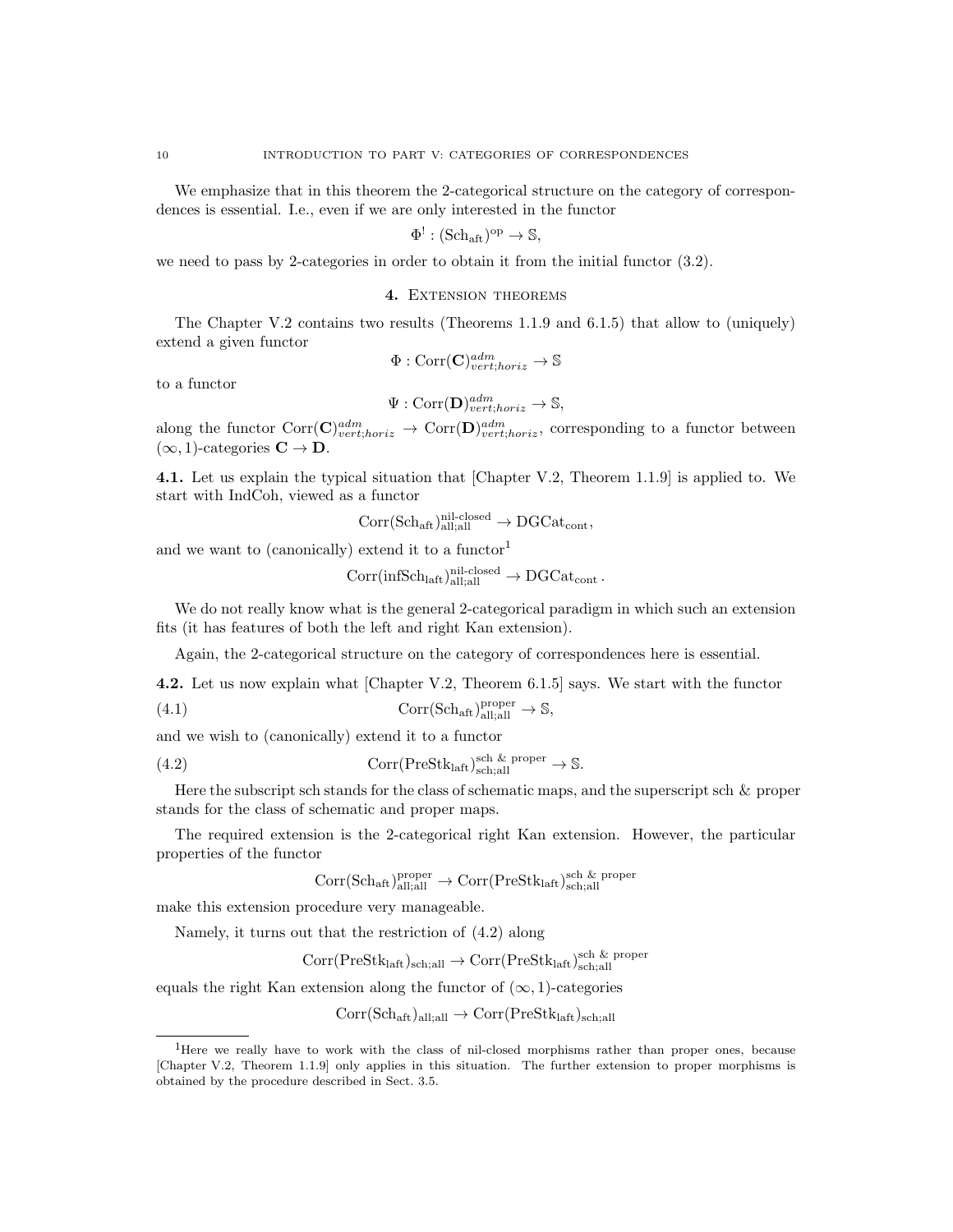of the restriction of (4.1) along

$$
\mathrm{Corr}(\mathrm{Sch}_\mathrm{aft})_{\mathrm{all};\mathrm{all}}\to \mathrm{Corr}(\mathrm{Sch}_\mathrm{aft})_{\mathrm{all};\mathrm{all}}^{\mathrm{proper}}.
$$

I.e., the above 2-categorical right Kan extension is essentially 1-categorical.

Moreover, the further restriction of (4.2) along

 $(PreStk<sub>laff</sub>)<sup>op</sup> \simeq Corr(PreStk<sub>laff</sub>)<sub>isom;all</sub> \rightarrow Corr(PreStk<sub>laff</sub>)<sub>sch;all</sub>$ 

equals the right Kan extension along

$$
(\mathrm{Sch}_{\mathrm{aft}})^{\mathrm{op}} \to (\mathrm{PreStk}_{\mathrm{laft}})^{\mathrm{op}}
$$

of the further restriction of (4.1) along

 $(\text{Sch}_{\text{aff}})^{\text{op}} \simeq \text{Corr}(\text{Sch}_{\text{aff}})_{\text{isom};\text{all}} \to \text{Corr}(\text{Sch}_{\text{aff}})_{\text{all};\text{all}}.$ 

I.e., this extension procedure 'does the right thing' on objects and pullbacks.

A similar discussion applies when we replace  $Corr(Sch_{att})_{all;all}^{proper}$  by  $Corr(infSch_{aff})_{all;all}^{proper}$  and  $Corr(PreStk<sub>laff</sub>)<sub>sch,all</sub><sup>sch & proper</sup> by  $Corr(PreStk<sub>laff</sub>)<sub>infsch,all</sub><sup>infsch</sup>$ .$ 

# 5. (SYMMETRIC) MONOIDAL STRUCTURES

In [Chapter V.3] we study the symmetric monoidal structure that arises on the  $(\infty, 2)$ category Corr $(\mathbf{C})^{adm}_{vert;horiz}$ , induced by the *Cartesian* symmetric monoidal structure on **C**. But in fact, our primary focus will be on the  $(\infty, 1)$ -category Corr(C)<sub>vert;horiz</sub>.

The essence of [Chapter V.3] is the following two observations. Assume for simplicity that  $vert = horiz = \text{all}$ , and consider the  $(\infty, 1)$ -category  $Corr(C) = Corr(C)_{\text{all}:\text{all}}$ .

**5.1.** The first observation is the following. We note that the category  $Corr(C)$  carries a canonical anti-involution, given by swapping the roles of vertical and horizontal arrows.

We show that this involution canonically identifies with the dualization functor on  $Corr(C)$ for the symmetric monoidal structure on the latter.

As a corollary, we obtain that whenever

$$
\Phi : \mathrm{Corr}(\mathbf{C}) \to \mathbf{O}
$$

is a symmetric monoidal functor, where O is a target symmetric monoidal category, for every  $c \in \mathbb{C}$ , the corresponding object  $\Phi(c) \in \mathbb{O}$  is canonically self-dual.

This fact is responsible for the Serre duality on IndCoh on schemes: apply the above observation to the functor

$$
\operatorname{IndCoh}_{\operatorname{Corr}(\operatorname{Sch}_{\operatorname{aft}})_{\operatorname{all};\operatorname{all}}}: \operatorname{Corr}(\operatorname{Sch}_{\operatorname{aft}})_{\operatorname{all};\operatorname{all}} \to \operatorname{DGCat}_{\operatorname{cont}}.
$$